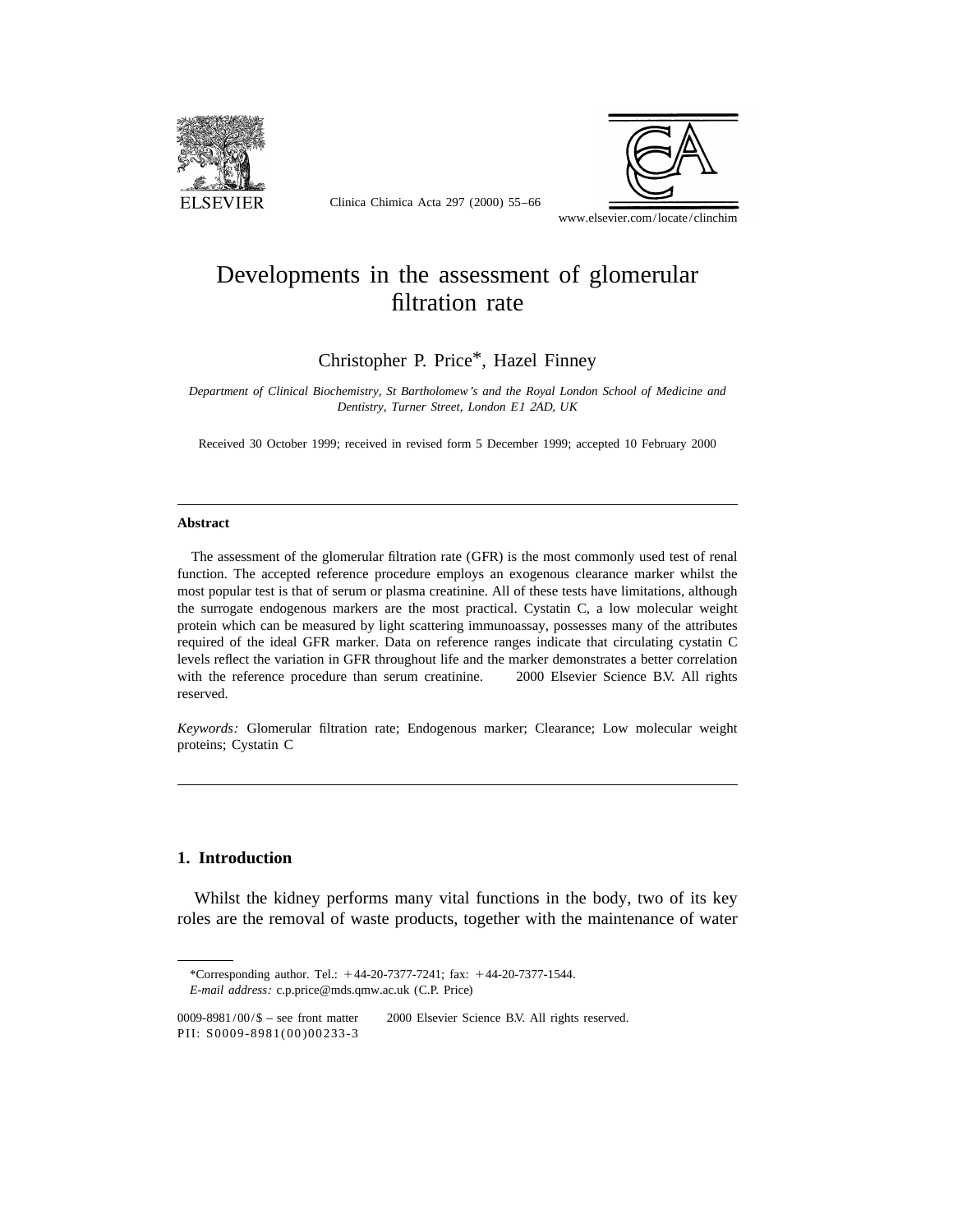balance. This is achieved by glomerular filtration and by tubular absorption or secretion. The measurement of the clearance of a substance is regarded as the most convenient method of assessing the ability of the kidneys to control the concentration of the substance in the extracellular fluid [1]. This function is used routinely as a means of assessing the overall function of the kidneys and specifically when excretory function has a bearing on a pharmacological intervention, e.g. optimising drug therapy or avoidance of toxicity [2]. It is the most valuable test of renal function in the elderly [3].

#### **2. Measurement of glomerular filtration rate**

The clearance of a substance is measured by the quotient *UV*/*P*, where *U* is the urine concentration of the substance, *V* the urine volume per minute and *P*  the plasma concentration of the substance assuming that the filtered substance is not subsequently reabsorbed and/or catabolised.

The methods using exogenous markers for measuring GFR depend either upon a constant infusion or bolus injection of a substance whose concentration is measured in the plasma and/or urine compartments. There has been much discussion on the choice of methodology, particularly with respect to sampling techniques and the reader is referred to Refs. [4,5] for further details. One of the first exogenous markers was inulin [6] which was subsequently supplanted by more conveniently measured labelled compounds; the recent introduction of an enzymatic assay for inulin means that it has returned to popularity [7]. Isotopically labelled compounds that have been employed include iothalamate [8], iodothalamate [9], chromium ethylenediamine tetracetic acid  $(^{51}Cr-EDTA)$ [10] and diethylenetriamine pentacetic acid  $($ <sup>99m</sup>Tc-DTPA) [11]. The use of the contrast medium iohexol [12] has become popular more recently with measurement of the marker made by high pressure liquid chromatography.

A variety of endogenous markers have also been used for the measurement of GFR either as a clearance, in particular creatinine, urea or urate, or alternatively the direct plasma concentration (or its reciprocal). In the latter case the markers have included creatinine [13], urea [14], urate [15] and the low molecular weight proteins  $\beta_2$ -microglobulin [16],  $\alpha_1$ -microglobulin [17] and retinol binding protein [18]. When seeking a marker substance with which to assess clearance the marker should (i) display a stable production rate; (ii) have a stable circulating level, i.e. not be affected by other pathological changes; (iii) not be protein bound; (iv) be freely filtered at the glomerulus; and (v) not be reabsorbed or secreted. These characteristics will ensure that an accurate assessment of the glomerular filtration rate (GFR) can be achieved. In the case of the low molecular weight proteins tubular reabsorption and catabolism of the analyte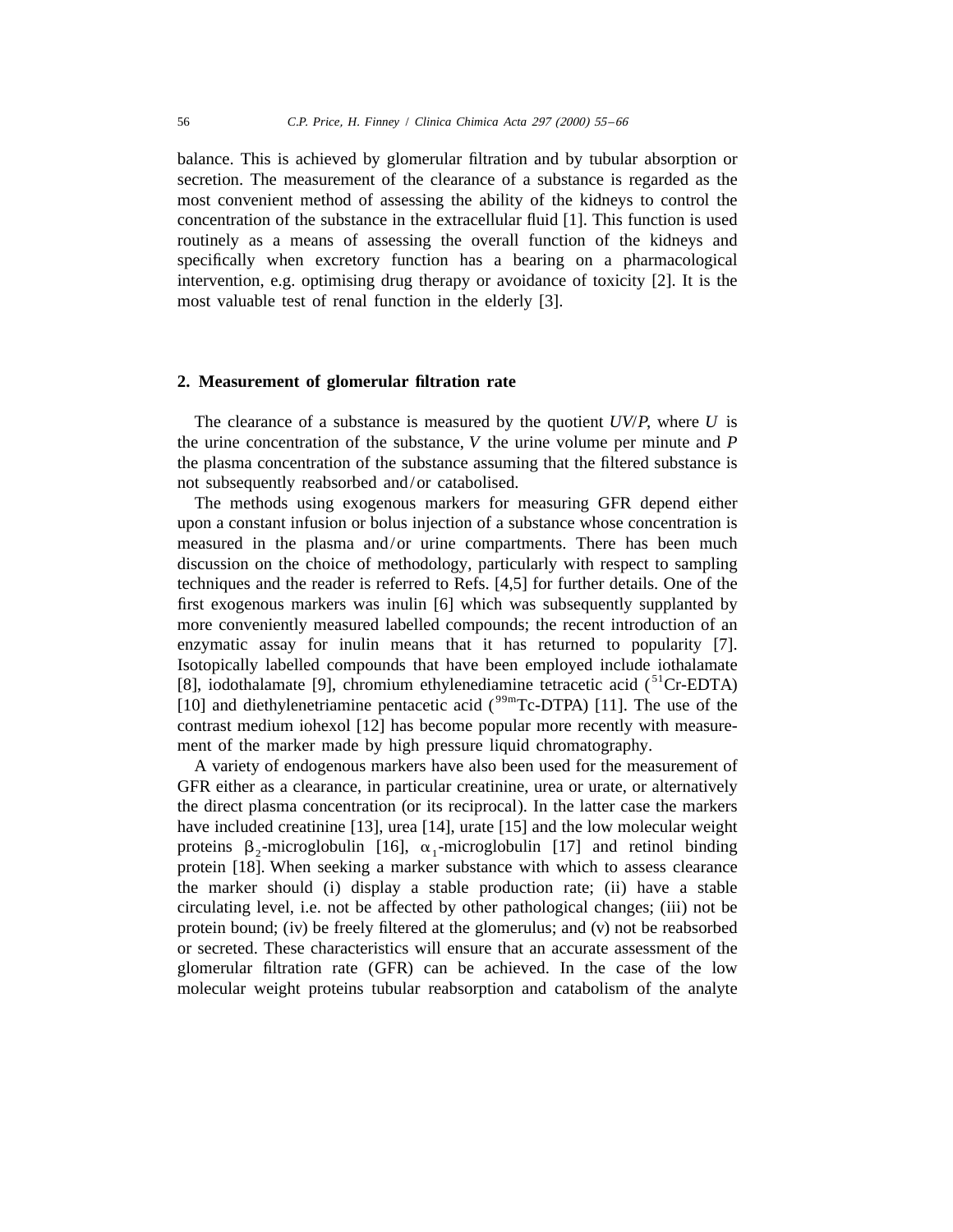| Unstable production rate     |                                         |  |  |
|------------------------------|-----------------------------------------|--|--|
| Acute phase response:        | $\beta$ , Microglobulin (1)             |  |  |
|                              | Retinol binding protein $(\downarrow)$  |  |  |
| Malignancy:                  | Urate                                   |  |  |
| Cell proliferation:          | $\beta$ , Microglobulin                 |  |  |
| Variation in muscle mass:    | Creatinine                              |  |  |
| Variation in catabolic rate: | Creatinine                              |  |  |
|                              | Urea                                    |  |  |
| Diet:                        | Creatinine                              |  |  |
|                              | Retinol binding protein                 |  |  |
| Sample collection            |                                         |  |  |
| 24 h urine collection:       | Creatinine clearance                    |  |  |
| Plasma sampling:             | Exogenous markers                       |  |  |
| Analytical method:           | Creatinine (serum/plasma in particular) |  |  |

Table 1 Limitations of some GFR markers

means that the assessment of GFR can only be made by the serum/plasma measurement of the protein.

The gold standard method is considered to be one using an exogenous marker, typically  ${}^{51}$ Cr-EDTA,  ${}^{99m}$ Tc-DTPA or iothalamate [19], although as indicated earlier there are variations in sampling times quoted. There are also particular limitations in the case of the endogenous markers as indicated in Table 1. The lack of stability in the circulating level of the marker is a problem with several markers due to the coexistence of other pathologies, differences in body mass and in variations of the diet.

The most commonly used test of renal function is the measurement of serum creatinine. Correction for differences in muscle mass can be undertaken by correction of the serum or clearance value to a constant body surface area using the height and weight measures. The measurement of serum creatinine is also fraught with methodological interferences as far as the routine Jaffe method is ´ concerned [20]. The most common problem associated with clearance measurements is the inability to ensure a complete collection of urine.

# **3. Cystatin C**

An alternative low molecular weight protein that has been proposed as a marker of GFR is cystatin C. It is a non-glycosylated basic protein  $(pI = 9.2)$ consisting of 120 amino acids with a molecular mass of 13.36 kD and a member of the cystatin superfamily of cysteine protease inhibitors [21]. Structural analysis of the gene and its promoter has shown that it is constitutively produced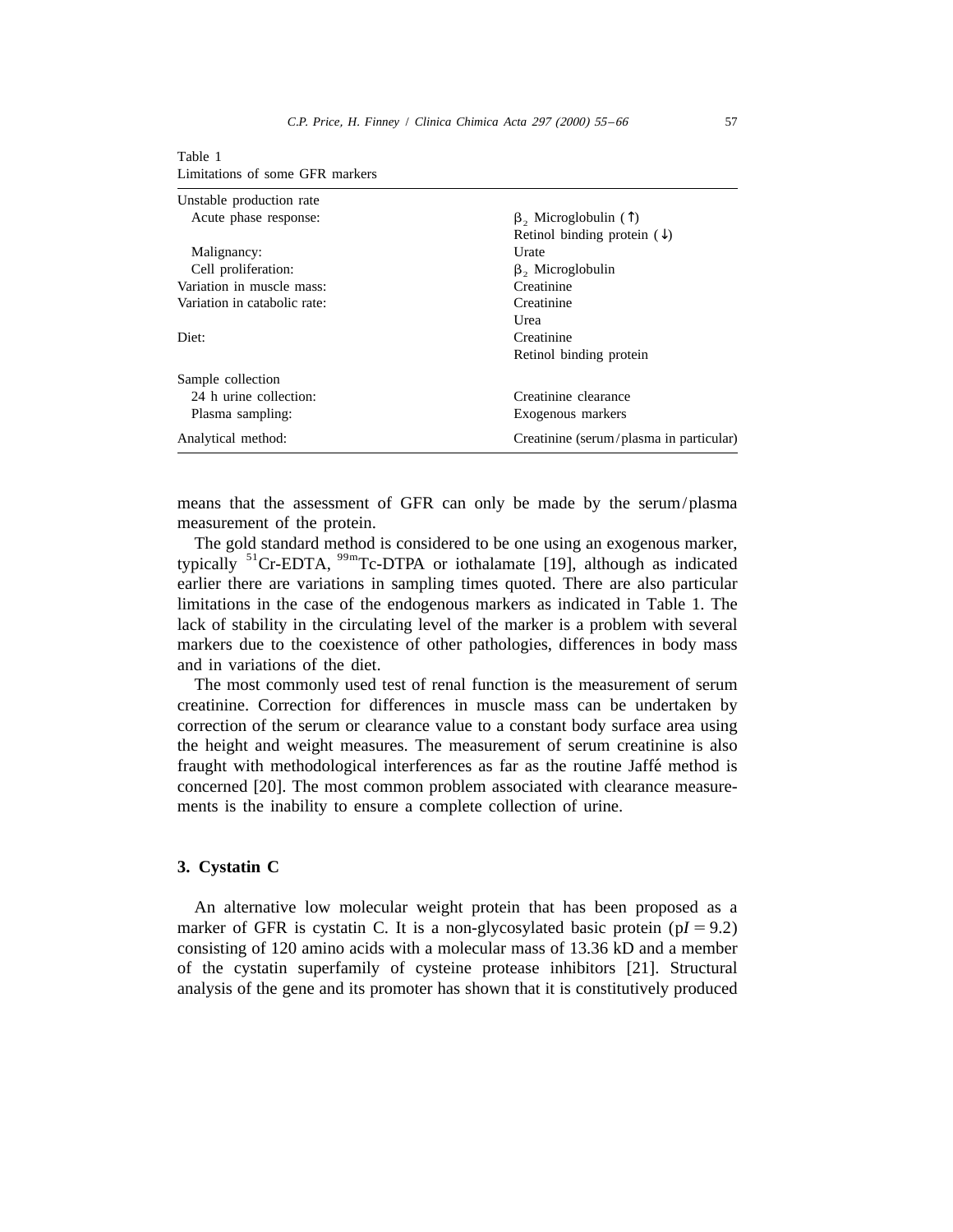by all nucleated cells and therefore exhibits a stable production rate even in the presence of an acute inflammatory response [22–24]. It has also been shown to be a protein that is freely filtered by the glomerulus [25].

#### 3.1. *Methods for measuring cystatin C*

A total of four approaches have been described to date for the measurement of cystatin C, all based on immunoassay. The first approach described by Lofberg and Grubb [26] employed an enzyme amplified immunodiffusion assay; however, this was a rather cumbersome method not suitable for handling large numbers of samples. Radio, enzyme and fluorophore labelled heterogeneous immunoassays [27–29] have been described which have improved the throughput capability but still require about 3 h to complete a batch of tests. The main advances in quantitation of cystatin C have been made with the advent of light scattering immunoassay, Kyhse-Anderson et al. [30] and Newman et al. [31] describing turbidimetric immunoassays while Finney et al. [32] described a nephelometric immunoassay. These assays have enabled a shorter reaction time to be employed with an homogeneous immunoassay format, a result being available in about 15 min.

# 3.2. *Performance of light scattering assays*

The within-run imprecision has been reported to be from 1.1 to 6.2% (coefficient of variation, CV) across the concentration range 0.97–6.36 mg/l for the turbidimetric and nephelometric assays [30–35]. The between-run imprecision has been reported in these same studies to be within a range from 1.2 to 5.5%. A typical precision profile obtained from analysis of duplicates with the Dade Behring (Marburg GmBH) nephelometric assay is shown in Fig. 1; the imprecision has been shown to be better with the nephelometric assay at concentrations of cystatin C below 2 mg/l [32].

The correlation between turbidimetric and nephelometric methods has been shown to be good, albeit early reports indicated a significant bias. This was thought to be due to the differences in assignment of values to the calibrators, and a reduced bias has been reported more recently [32,35–37]. The two approaches that have been attempted for preparation of a primary calibrator have been purification from human urine and use of a recombinant protein; an internationally agreed reference preparation is required to ensure correlation between methods and transferability of clinical data.

# 3.3. *Lowest detectable concentration*

The detection limits of methods described for the quantitation of cystatin C vary between 0.2 and 300  $\mu$ g/l depending on the type of assay. The detection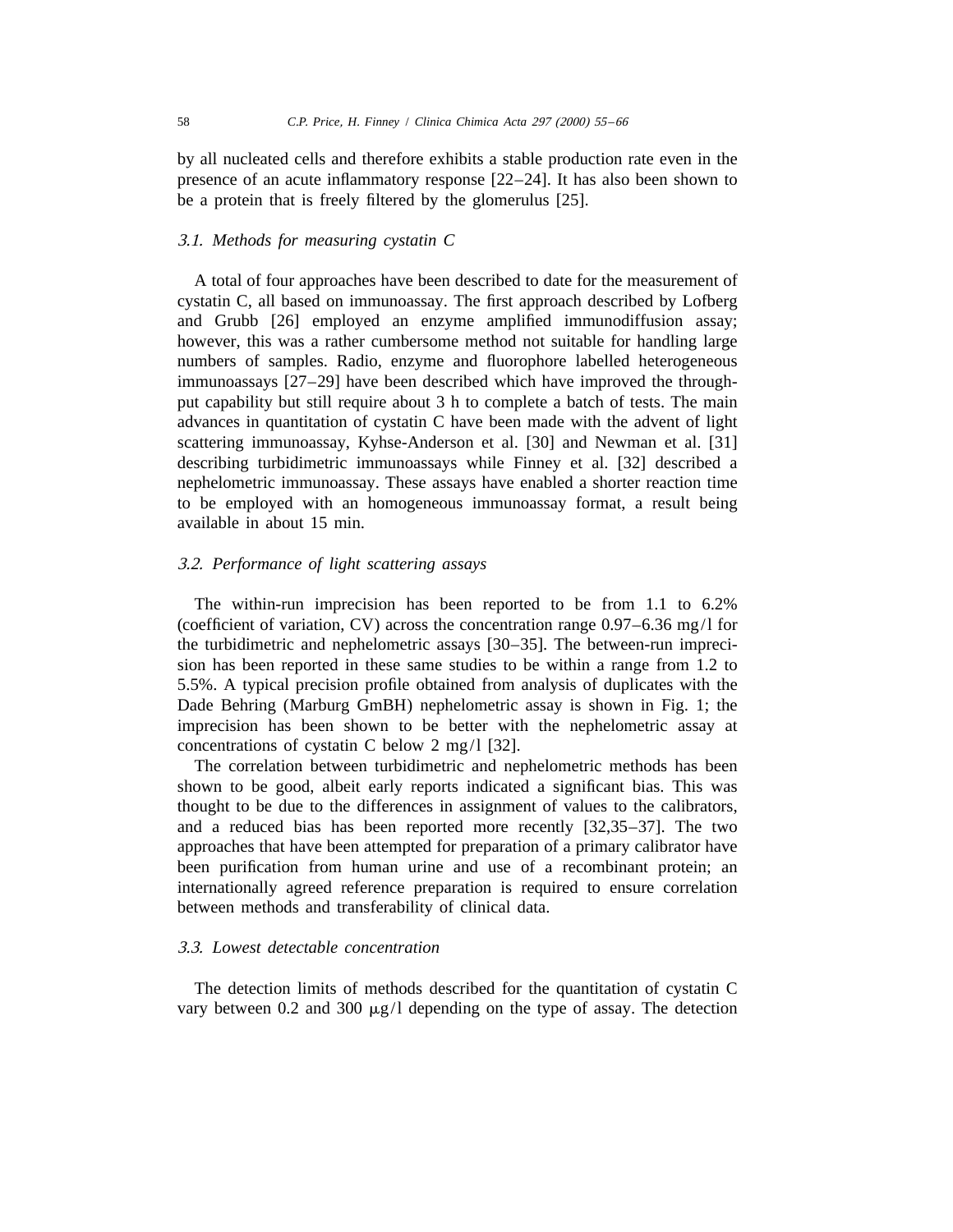

Fig. 1. A precision profile for cystatin C based on duplicate analysis of patient samples using the Dade Behring nephelometric immunoassay.

limits reported for the automated light scattering assays range between 27 and  $170 \mu g/1$  [30-32].

#### 3.4. *Stability of cystatin C*

The cystatin C concentration in serum has been shown to be stable for at least 2 days when stored at room temperature, for up to 1 week at  $4^{\circ}$ C, at least 1 week at  $-20^{\circ}$ C and up to 6 months at  $-80^{\circ}$ C [17,32,35]. Mussap et al. [36] found that cystatin C was stable in serum when stored at room temperature for 48 h, at  $4^{\circ}$ C for 1 week and at least 1 month at  $-20^{\circ}$ C. A series of 10 freeze/thaw cycles spread over a period of 57 days resulted in a decrease in apparent analyte concentration of 15% [32].

## **4. Correlation between cystatin C and reference methods**

If serum or plasma cystatin C is to replace serum creatinine or creatinine clearance as the routine method of choice, it is important to determine the correlation of results with those using a reference method; as stated earlier the reference method for assessment of GFR is regarded as one employing an exogenous marker. There have been several studies in which the reference GFR method has been compared with serum or plasma cystatin C, creatinine and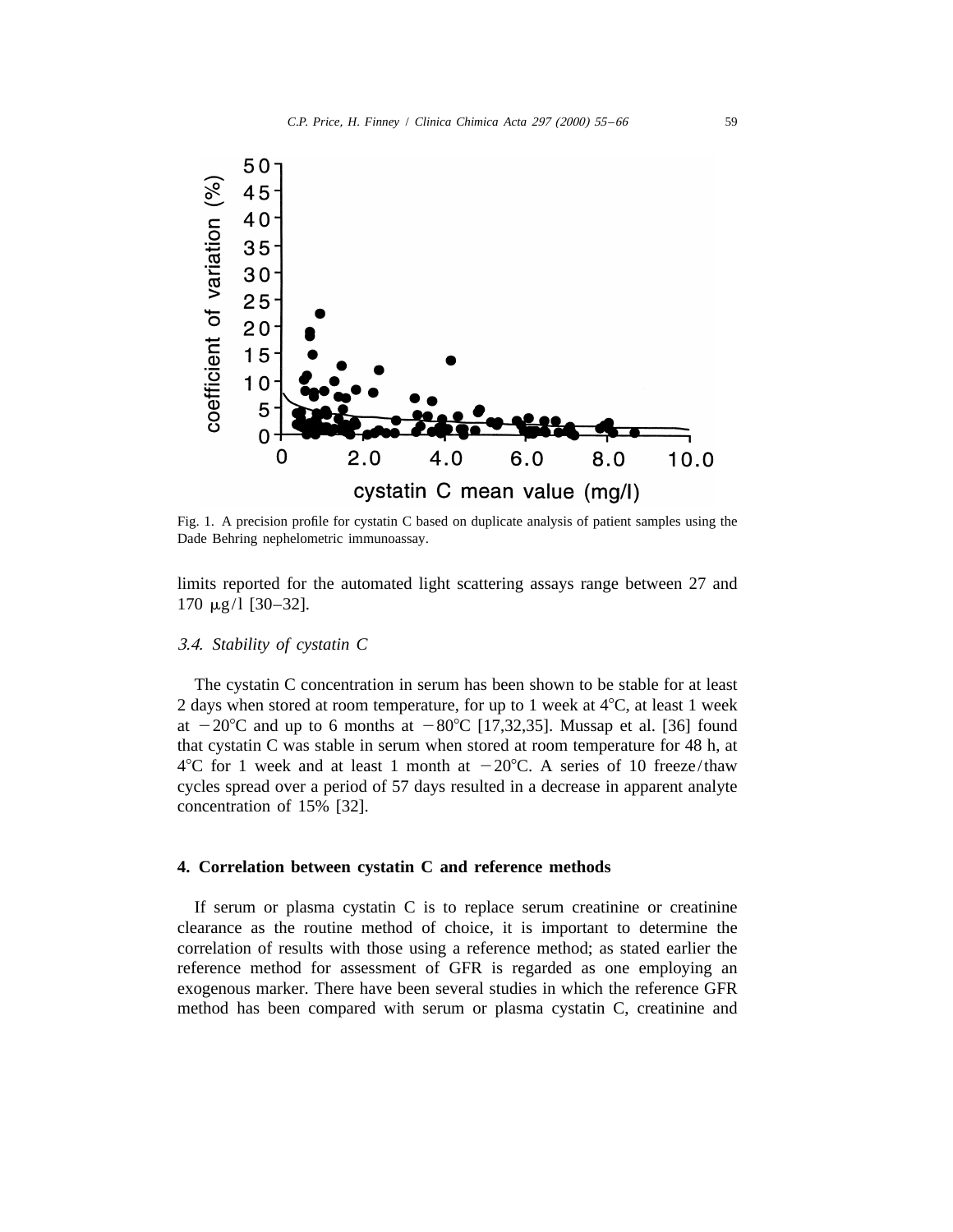| Author              | Clearance<br>technique |                     | Correlation coefficient $(r)$ |                         |        |
|---------------------|------------------------|---------------------|-------------------------------|-------------------------|--------|
|                     |                        | Cystatin C          | Creatinine                    | Creatinine<br>clearance |        |
| Grubb et al.        | $51$ Cr-EDTA           | 0.77                | 0.75                          |                         | $[23]$ |
| Newman et al.       | ${}^{51}$ Cr-EDTA      | 0.81                | 0.50                          |                         | [31]   |
| Bökenkamp et al.    | Inulin                 | 0.88                | 0.72                          |                         | $[33]$ |
| Nilsson-Ehle et al. | Iohexol                | 0.87                | 0.71                          |                         | $[38]$ |
| Simonsen et al.     | $51$ Cr-EDTA           | 0.73                | 0.70                          |                         | [39]   |
| Stickle et al.      | Inulin                 | 0.77                | 0.84                          |                         | [40]   |
|                     |                        | $(4-12 \text{ y})$  |                               |                         |        |
|                     |                        | 0.87                | 0.89                          |                         |        |
|                     |                        | $(12-19 \text{ y})$ |                               |                         |        |
| Randers et al.      | 99mTc-DTPA             | 0.87                | 0.81                          | 0.80                    | [41]   |
| Risch et al.        | Iothalamate            | 0.83                | 0.67                          | 0.57                    | [42]   |
| Seco et al.         | Inulin                 | 0.35                | 0.25                          | 0.22                    | [43]   |
| Helin et al.        | $51$ Cr-EDTA           | 0.83                | 0.67                          |                         | $[44]$ |

Correlation data reported for comparison between reciprocal of serum cystatin C and exogenous marker clearance technique

sometimes creatinine clearance. A summary of these studies is given in Table 2 [38–44].

Whilst the correlation coefficient is a fairly insensitive parameter to judge agreement between methods it can be seen that, in most of the studies reported, the value is higher for the reciprocal of the cystatin C value compared with the reciprocal of the creatinine value and also in the case of the creatinine clearance when it was also performed.

## **5. Diagnostic performance of cystatin C**

The diagnostic accuracy of the reciprocal of cystatin C has been assessed in several papers using receiver operator curve (ROC) analysis. Randers et al. [41] using comparison of non-parametric ROC curves in 76 patients with various types of renal disease found no significant differences between the reciprocal of cystatin C, of creatinine, and creatinine clearance (AUC 0.9665, 0.9554 and 0.9731, respectively). Bökenkamp et al. [33] studied 101 children and found no significant differences between the three ROC curves (AUC 0.970, 0.956 and 0.894 for cystatin C, creatinine clearance and creatinine, respectively). With a sensitivity of 90% for detecting an abnormal clearance ( $\leq 84$  ml/min/1.73 m<sup>2</sup>) a cystatin C cut-off of 1.39 mg/l detected renal impairment with a specificity of 86%, a figure of 87.1 ml/min/1.73 m<sup>2</sup> and a specificity of 89% being found for creatinine clearance. A figure for serum creatinine was not considered because

Table 2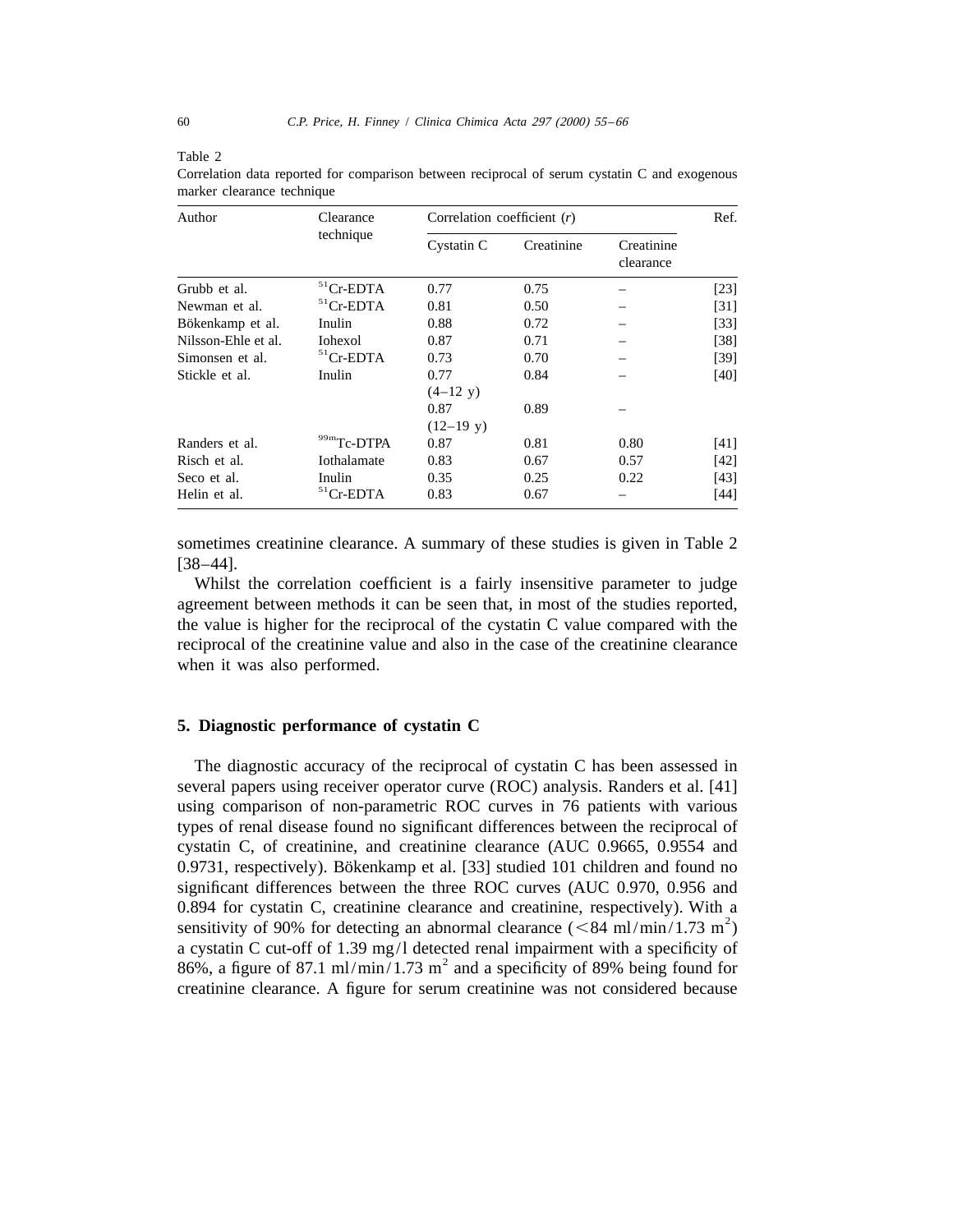of the age relationship of the reference range. Plebani et al. [45] measured serum cystatin C and creatinine in 38 renal transplant patients and compared results with inulin clearance measurement of GFR. These authors used ROC curve analysis and found the area under the curve for cystatin C (0.859) to be significantly greater than that for creatinine (0.743, *Z*-score 18.1). Risch et al. [42], when studying 29 renal transplant patients, also found a significantly higher diagnostic accuracy for the reciprocal of cystatin C compared to creatinine (using a cutoff of 60 ml/min;  $P = 0.024$ ); these authors found no significant difference with creatinine clearance.

Newman et al. [31] in studying 206 patients with various types of renal disease demonstrated that the increase in cystatin C occurred earlier than with creatinine as the GFR value fell, using a  ${}^{51}$ Cr-EDTA single injection technique as the reference method.

Tian et al. [46] similarly found that a mild reduction in GFR was more readily detected by a change in cystatin C than creatinine.

### **6. Biological variation**

In order to determine whether cystatin C could be used to detect early changes in GFR it is important to determine the biological variability of the marker. Keevil et al. [47] studied the variability of serum cystatin C and creatinine in 12 healthy subjects. Inter-individual variation accounted for 93 and 25% for creatinine and cystatin C, respectively, with intra-individual variation being 7 and 75% for creatinine and cystatin C, respectively. The critical difference for sequential values (significant at  $P \le 0.05$ ) was 37% for serum cystatin C and 14% for serum creatinine. The authors concluded that creatinine may be better than cystatin C for detecting temporal changes in GFR in patients with established renal disease, but that cystatin C might be a better marker for screening a population for reduced GFR. These authors noted, however, that the cystatin C assay used demonstrated precision that was worse than the creatinine method in use which may have influenced the findings.

#### **7. Reference ranges**

One of the criticisms of serum creatinine as a reflection of GFR is the dependence of the circulating level on muscle mass and consequently the variation of the reference range with age. This has made the use of creatinine measurements particularly difficult in children and elderly patients. There have been several studies of the cystatin C reference range from birth up to 101 years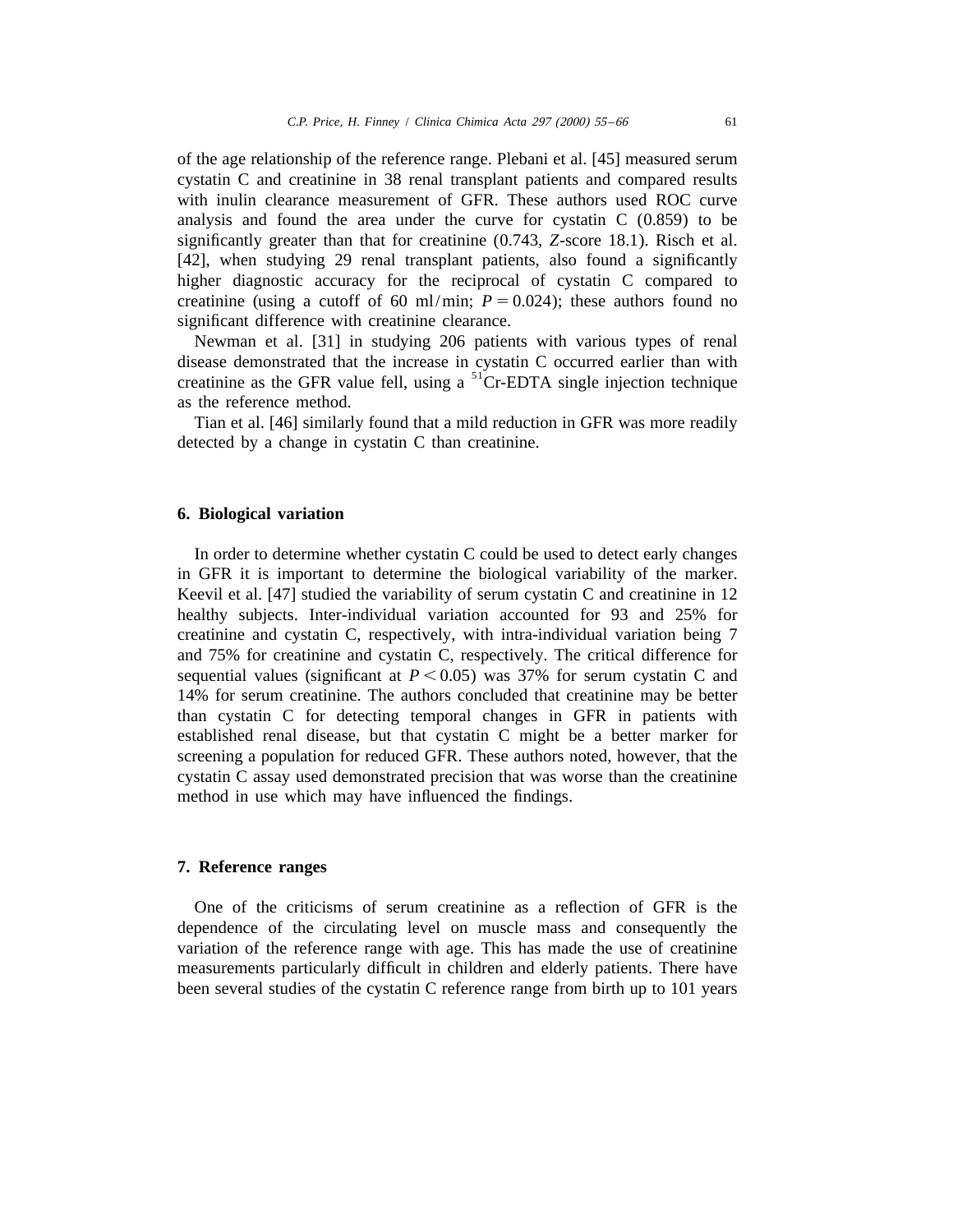of age. Clearly the numerical values will depend on the method used and in particular the procedure for value assignment to the calibrator [37]. However, the data reported for cystatin C in children indicate that, at birth, the values are elevated, falling to a constant level after 1 year of life, a value that is maintained throughout adulthood to about 50 years. The mean value at birth is typically double that found in adulthood, an observation consistent with the maturation of kidney function in the newborn [48,49]. By contrast, the circulating creatinine level approximates to the adult values at birth (presumably reflecting maternal levels) falling to a nadir of about 40  $\mu$ mol/l at 1 year (reflecting low muscle mass) gradually rising to reach adult levels at about 18–20 years of age.

There have been several studies on the adult reference range for serum cystatin C, albeit most have been on small numbers of samples [37]. Mussap et al. [36] determined the reference range to be 0.37–1.22 mg/l with a mean value of 0.80 mg/l in 52 subjects; these authors found a small difference between males and females. Finney et al. [50] have reported one of the largest studies, analysing a total of 309 blood donor samples, in which they found a mean value of 0.70 mg/l with a range ( $\pm$ 1.96 S.D.) of 0.53–0.92 mg/l. These authors found no significant difference between males and females. Norlund et al. studied a population of 259 people between the ages of 20 and 90 years of age [51]. These authors proposed a reference range of 0.70–1.21 mg/l for 20–50 years and 0.84–1.55 mg/l for 50 years and above; these authors found no difference in the distribution of results between the sexes. Erlandsen et al. [52] studied a total of 270 healthy blood donors between 20 and 65 years of age; they found a reference interval of 0.54–1.21 mg/l with no significant difference between the sexes.

There are only a few reported studies of renal function in the elderly, which indicate a reduction of the GFR in people over 60 years of age. The studies of cystatin C in the elderly clearly show that the circulating cystatin C level rises gradually above the age of 50 years; this is consistent with our knowledge of renal function in this age group. The largest study was reported by Finney et al. [53] who also studied reference populations from birth to 50 years using the same method; a summary of the accumulated data from birth to 101 years is shown in Fig. 2.

## **8. Clinical application of cystatin C measurement**

Whilst several authors, as already discussed, have demonstrated a strong correlation of the reciprocal of the serum cystatin C value with a reference technique estimation of GFR — in most instances superior to that achieved with creatinine — there is currently little evidence of the clinical benefit; this is because the studies have not yet been done. Several authors have also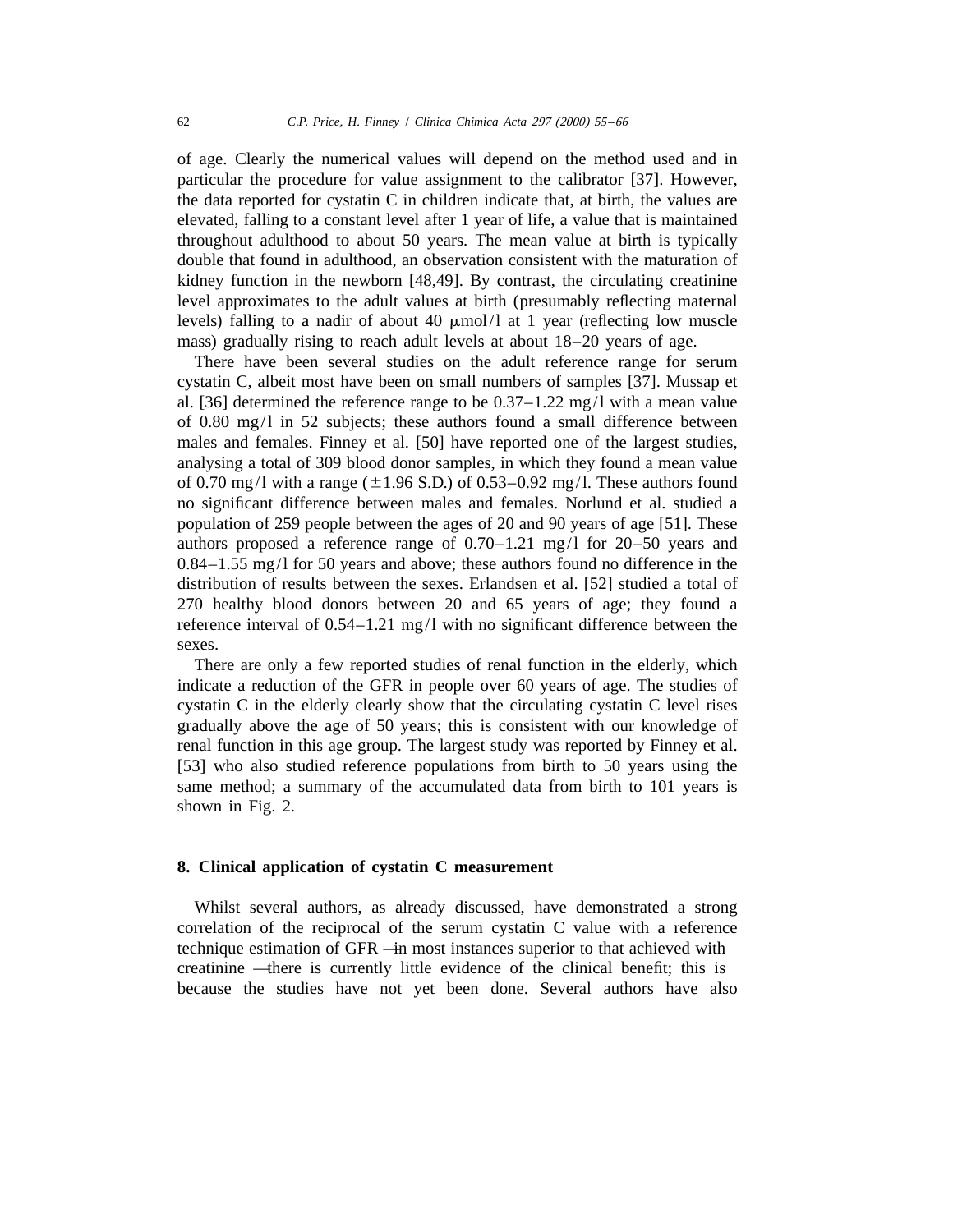

Fig. 2. Reference range data from birth to 101 years of age (10, 25, 50, 75, 90 percentiles) obtained using the Dade Behring nephelometric immunoassay.

demonstrated that the circulating cystatin C level rises prior to that of creatinine as the GFR falls, adding further weight to the argument that it is a more sensitive marker of deteriorating function, a view that gains further support when appreciating the smaller impact of non-renal influences on the circulating marker level. In this respect, however, it is important to extend the work of Keevil et al. [47] on biological variation, taking into account the limitations that they identified in their study.

Some suggested clinical scenarios in which serum cystatin C may add value to current means of assessing renal function are set out in Table 3. The measurement of serum (or plasma) cystatin C will be of undoubted value when repeated observations are required, such as in monitoring patients with chronic renal disease or in patients treated with toxic drugs where a knowledge of the clearance rate is critical to the optimisation of therapy.

There have been isolated reports that serum cystatin C levels may be increased in patients with certain malignancies either as a consequence of

Table 3 Clinical uses of GFR measurement

Early detection of renal impairment Monitoring of progression to end stage renal disease Monitoring adequacy of renal replacement therapy Adjunct to optimisation of drug therapy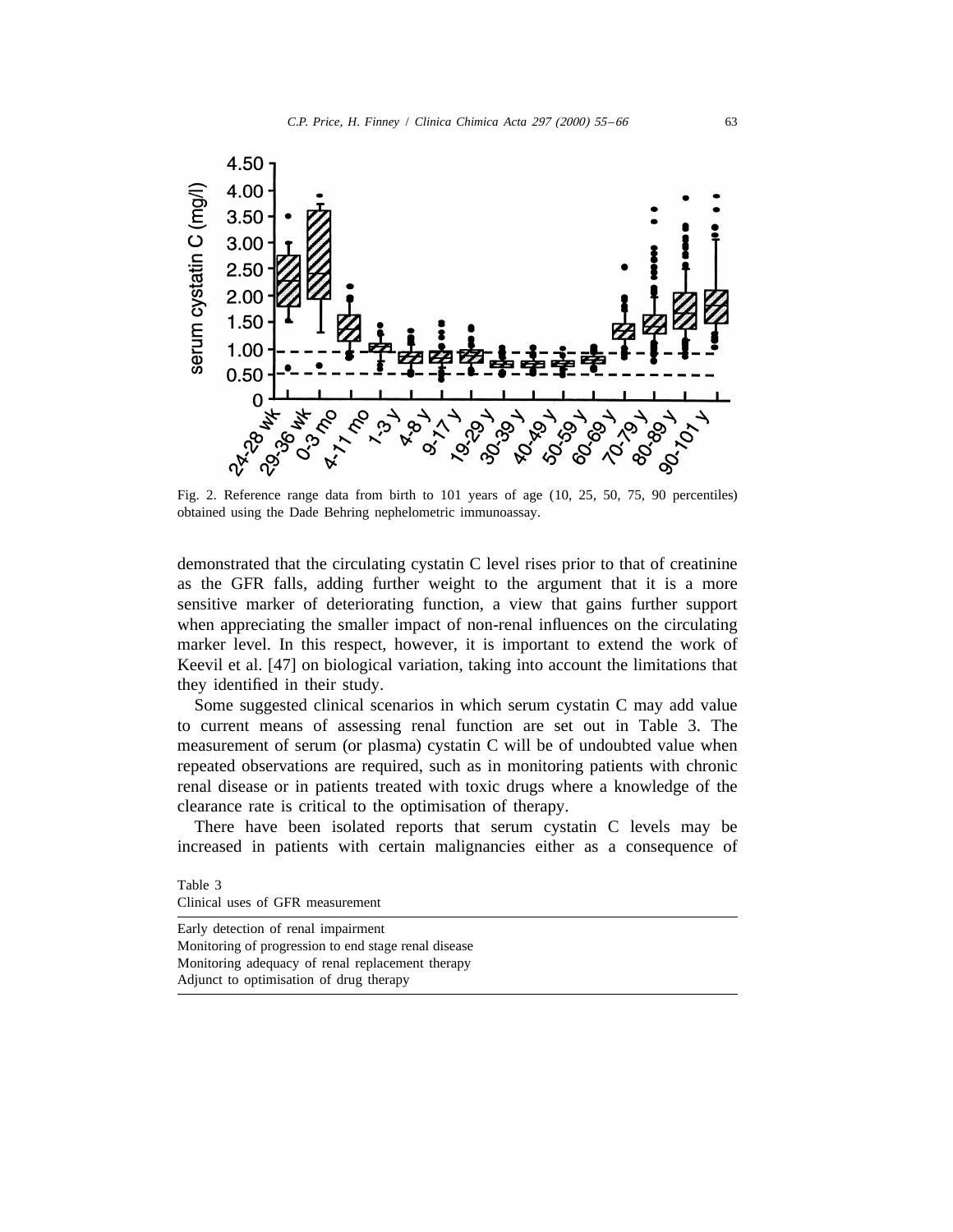enhanced expression in the tumour or as a result of the tumour burden [54,55]. However, further studies are required before these observations represent a limitation to the use of cystatin C as a renal function test.

#### **9. Conclusions**

There is now a practical alternative to the performance of clearance studies for the assessment of glomerular filtration rate. Cystatin C meets many of the criteria for an endogenous surrogate marker that can be measured rapidly and precisely. The distribution of cystatin C levels in reference populations from birth to advancing years reflects what is known of the changes in glomerular filtration rate over a lifespan.

#### **References**

- [1] Newman DJ, Price CP. Renal function and nitrogen metabolites. In: Burtis CA, Ashwood ER, editors, Tietz textbook of clinical chemistry, Philadelphia: WB Saunders, 1998, pp. 1204–70.
- [2] Bleyer WA. Therapeutic drug monitoring of methotrexate and other antineoplastic drugs. In: Baer DM, Dito WR, editors, Interpretations in therapeutic drug monitoring, Chicago: ASCP, 1981, pp. 169–86.
- [3] Lindeman RD. Assessment of renal function in the old. Clin Lab Med 1993;13:269–77.
- [4] Levinsky NG, Lieberthal W. Clearance techniques. In: Windhager EE, editor, Renal physiology, Handbook of physiology, vol. 1, New York: Oxford University Press, 1992, pp. 227–47.
- [5] Prescott LF, Freestone S, McAuslane JAN. Reassessment of the single intravenous injection method with inulin for measurement of the glomerular filtration rate in man. Clin Sci 1991;80:167–76.
- [6] Breckenbridge A, Metcalfe-Gibson A. Methods for measuring glomerular filtration rate: a comparison of inulin, vitamin B12, and creatinine clearance. Lancet 1965;2:265–7.
- [7] Summerfield AL, Hortin GL, Smith Ch, Wilhite TR, Landt M. Automated enzymatic analysis of inulin. Clin Chem 1993;39:2333–7.
- [8] Sigman EM, Elwood CM, Knox F. The measurement of glomerular filtration rate in man with sodium iothalamate 131-I (Conray). J Nucl Med 1996;7:60–8.
- [9] Mak RH, Haycock GB, Chantler C. Glucose intolerance in children with chronic renal failure. Kidney Int 1983;15:S22–6.
- [10] Chantler C, Barret T. Estimate of the GFR from the plasma clearance of 51 chromium edetic acid. Arch Dis Child 1972;47:613–7.
- [11] Hilson AJ, Mistry RD, Maisey MN. 99Tcm-DTPA for the measurement of glomerular filtration rate. Br J Radiol 1976;49:794–6.
- [12] Krutzen E, Back SE, Nelson-Ehle I et al. Plasma clearance of a new contrast agent, iohexol: a method for the assessment of glomerular filtration rate. J Lab Clin Med 1984;104:955–61.
- [13] Perrone RD, Masias NE, Levey AS. Serum creatinine as an index of renal function: new insights into old concepts. Clin Chem 1992;38:1933–53.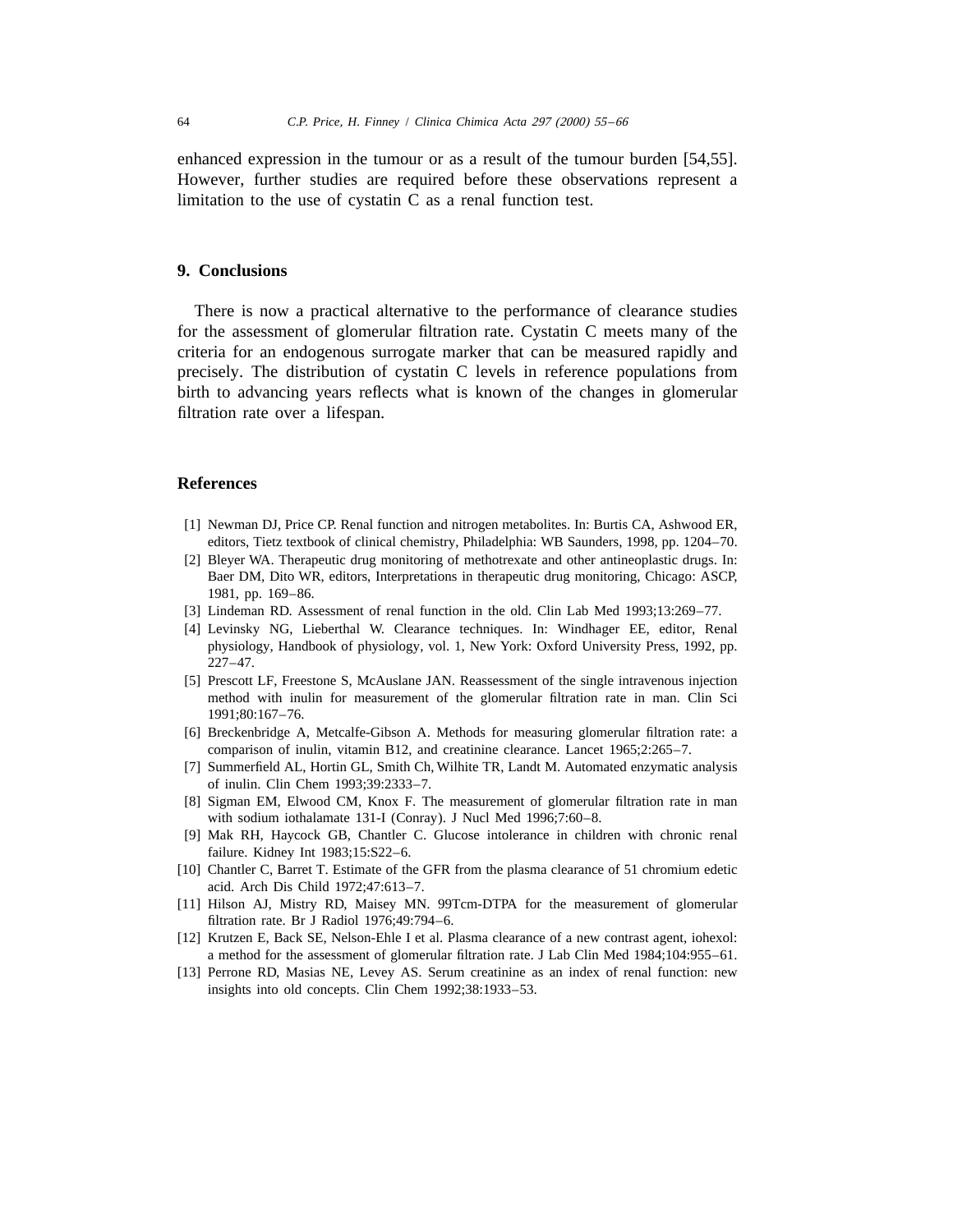- [14] Brulles S, Gros J, Magrina N et al. Relation between urea clearance and glomerular filtration rate according to urine flow/minute. Clin Chim Acta 1969;24:261–5.
- [15] Price CP, James DR. Analytical reviews in clinical biochemistry: the measurement of urate. Ann Clin Biochem 1988;25:484–98.
- [16] Trollfors B, Norrby R. Estimation of glomerular filtration rate by serum creatinine and serum  $\beta_2$ -microglobulin. Nephron 1981;28:196–9.
- [17] Grubb A. Diagnostic value of analysis of cystatin C and protein HC in biological fluids. Clin Nephrol 1992;38:S20–7.
- [18] Ayatse JO, Kwan JTC. Relative sensitivity of serum and urine retinol binding protein and alpha 1 microglobulin in the assessment of renal function. Ann Clin Biochem 1991;28:514– 6.
- [19] Campens D, Buntinx F. Selecting the best renal function tests. A meta-analysis of diagnostic studies. Int J Technol Assess Health Care 1997;13:343–56.
- [20] Spencer K. Analytical reviews in clinical biochemistry: the estimation of creatinine. Ann Clin Biochem 1986;23:1–25.
- [21] Grubb A, Lofberg H. Human  $\gamma$ -trace, a basic microprotein: amino acid sequence and presence in the adenohypophysis. Proc Natl Acad Sci USA 1982;79:3024–7.
- [22] Barret AJ, Davies ME, Grubb A. The place of human  $\gamma$ -trace (cystatin C) amongst the cysteine proteinase inhibitors. Biochem Biophys Res Commun 1984;120:631–6.
- [23] Grubb A, Simonsen O, Sturfelt G, Truedsson L, Thysell H. Serum concentration of cystatin C, factor D and  $\beta_2$ -microglobulin as a measure of glomerular filtrate rate. Acta Med Scand 1985;218:499–503.
- [24] Abrahamson K, Olafsson I, Palsdottir A, Ulvsback M, Lundwall A, Hensson O, Grubb A. Structure and expression of the human cystatin C gene. Biochem J 1990;268:287–94.
- [25] Tenstad O, Roald AB, Grubb A, Aukland K. Renal handling of radiolabelled human cystatin C in the rat. Scand J Clin Lab Invest 1996;56:409–14.
- [26] Lofberg H, Grubb AO. Quantitation of  $\gamma$ -trace in human biological fluids: indications for production in the central nervous system. Scand J Clin Lab Invest 1979;39:619–926.
- [27] Poulik MD, Perry DJ, Vokac E, Sekine T. Post-gamma globulin. II. Radioimmunoassay determination of levels of post-gamma globulin and  $\beta$ , microglobulin. Clin Chim Acta 1983;128:249–60.
- [28] Pergande M, Jung K. Sandwich enzyme immunoassay of cystatin C in serum with commercially available antibodies. Clin Chem 1993;39:1885–90.
- [29] Joronen I, Hopsu-Hvu VK, Manninen M, Rinne A, Jarvinen M, Halonen P. Detection of low molecular weight cysteine proteinase inhibitors by time-resolved fluoroimmunoassay. J Immunol Methods 1986;86:243–7.
- [30] Kyhse-Andersen J, Schmidt C, Nordin G, Andersson B, Nilsson-Ehle P, Lindström V, Grubb A. Serum cystatin C, determined by a rapid, automated particle-enhanced turbidimetric method, is a better marker than serum creatinine for glomerular filtration rate. Clin Chem 1994;40:1921–6.
- [31] Newman DJ, Thakkar H, Edwards RG, Wilkie M, White T, Grubb AO, Price CP. Serum cystatin C measured by automated immunoassay: a more sensitive marker of changes in GFR than serum creatinine. Kidney Int 1995;47:312–8.
- [32] Finney H, Newman DJ, Gruber W, Merle P, Price CP. Initial evaluation of cystatin C measurement by particle-enhanced immunonephelometry on the Behring nephelometer systems (BNA, BN II). Clin Chem 1997;43:1016–22.
- [33] Bökenkamp A, Domanetzki M, Zinck R, Schumann G, Byrd D, Brodehl J. Cystatin C -a new marker of glomerular filtration rate in children independent of age and height. Pediatrics 1998;101:875–81.